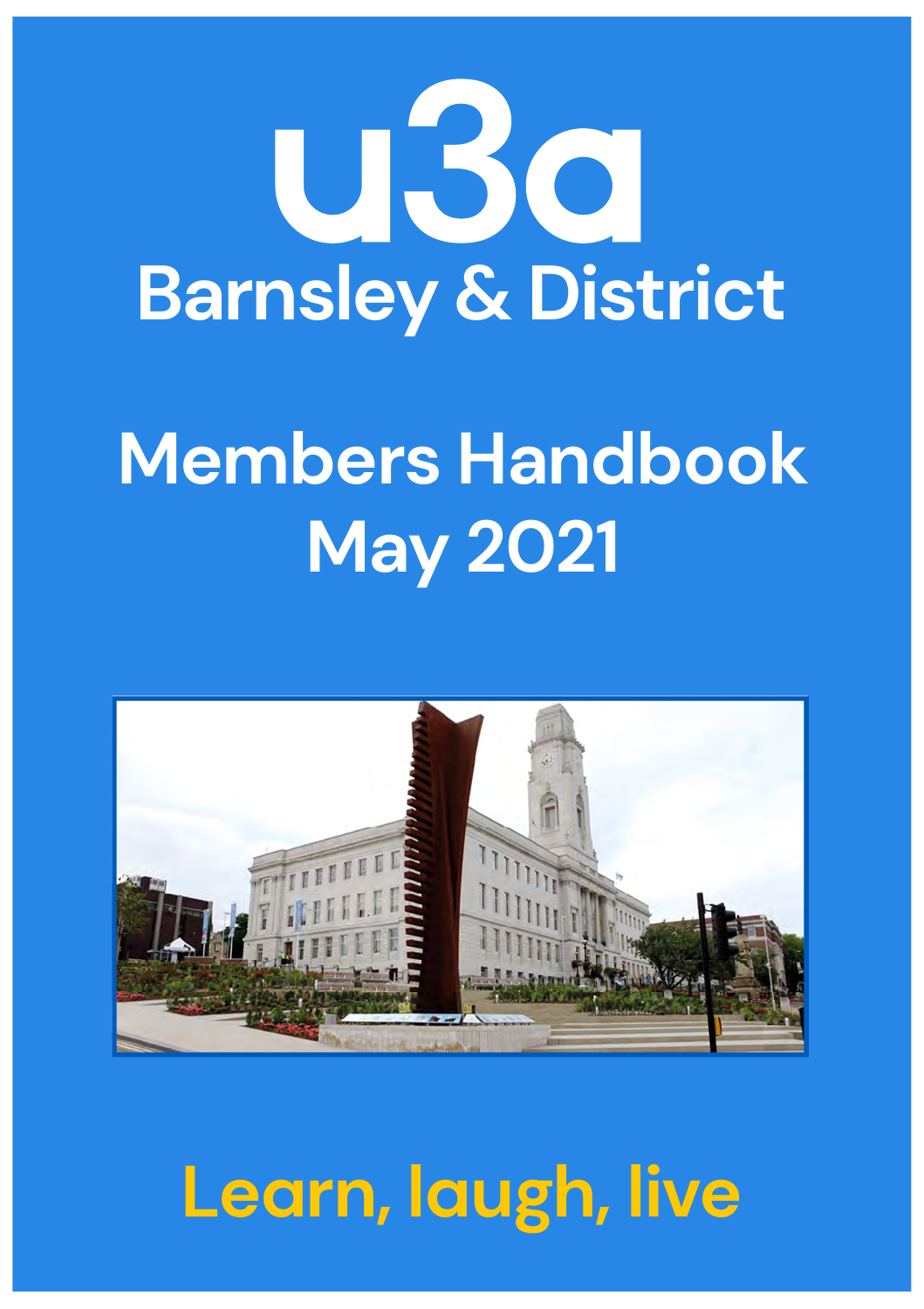# **WELCOME**

Our U3A is a community of people that enjoys learning and socialising together and who, by keeping their bodies and minds active, live life in their third age to the full. Learning is at the heart of our organisation  $-$  it is about doing things that you are interested in, not for qualifications or material rewards but for the sheer joy of discovery and personal achievement. In our groups there is a lot of laughter and a welcome for everyone with an understanding that everyone has something to share and something to learn.

### **WHAT IS THE U3A?**

U3A is a self-help organisation for people no longer in full time employment. It provides educational, creative, leisure and personal development opportunities in a friendly environment. It consists of local U3As all over the UK which are independent charities and are run entirely by volunteers. Local U3As are learning co-operatives which draw upon the knowledge, experience and skills of their own members to organise and provide interest groups in accordance with the wishes of the membership.

# **The Third Age Trust (National Office)**

The Third Age Trust is a representative body for U3As in the UK. It is both a limited company and a registered charity. It underpins the work of local U3As by providing educational and administrative support to their committees and to individual **members** and assists in the development of new U3As across the UK. It is managed by a National Executive Committee (NEC) which consists of a Chairman, **two** other officers and 12 representatives from the Government regions in the UK. The Third Age Trust is funded mainly by annual subscriptions paid by member U3As on a per capita basis, with the occasional grant for specific projects. U3As are independently managed charitable associations with their own constitutions. Membership of the Third Age Trust is a requirement in order to use the U3A name and logo. As a member of the Third Age Trust, U3As agree to abide by the objectives and principles of the U3A movement.

#### **Yorkshire and The Humber Region**

Barnsley U3A is part of the Yorkshire and The Humber region which has over 22,000 members. They organise network events, training days, summer schools and special showcase events. A Regional Trustee represents the region on the NEC and is available to support the region's 52 U3As.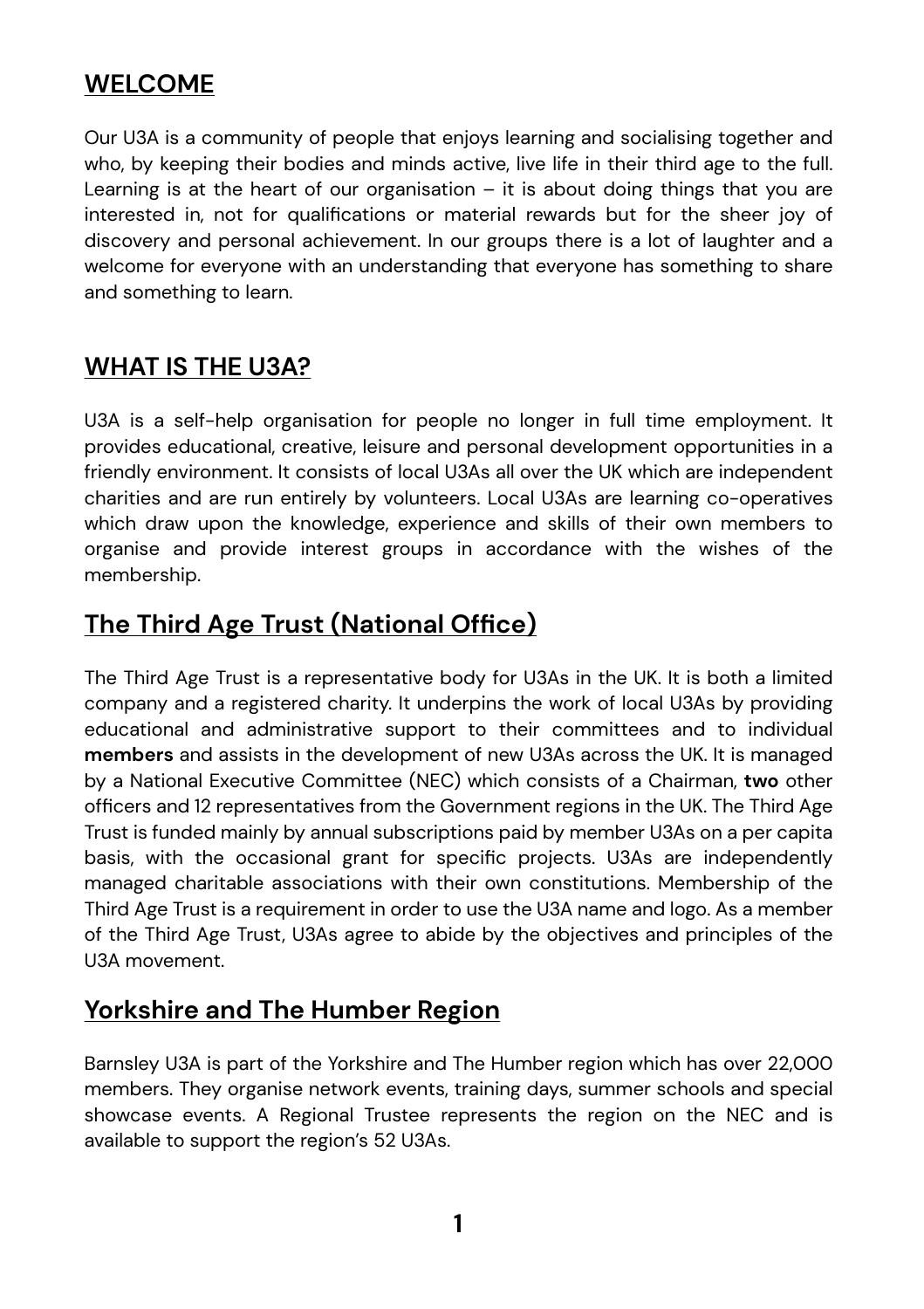# **BARNSLEY U3A**

Barnsley U3A was created in 1996 and is a charity organisation with over 1100 members. There are currently over 120 groups providing a wide range of social and personal development opportunities throughout the year. All activities are run by member volunteers who are unpaid for the work they do. As a charity organisation we are registered with the Charity Commission and we have our own constitution and an elected committee who are Trustees. Our constitution is available to all members who wish to see it and is on the BU3A website. The Constitution and our various Policies can be found on the website under "Documents":

### **THE EXECUTIVE COMMITTEE**

The Executive Committee exists to oversee development and ensure that the original principles and constitution of the organisation are adhered to. We have a committee of up to 12 people, voted for by the membership at the Annual General Meeting. This includes the obligatory offices of Chair, Vice-Chair, Business Secretary and Treasurer. All members of the committee have specific roles within it, e.g. Membership Secretary, New Members Secretary, Development Officer, Website Manager. The committee meets monthly to cover administration, discuss matters that have arisen and to consider opportunities to enhance and extend the range of learning and social activities which make up our U3A. Committee members are also Trustees of Barnsley U3A and accountable to the Charity Commission. Being on the committee has many rewards but there is also some commitment required. Information on the role of each committee member is available on the BU3A website.

# **FINANCIAL ADMINISTRATION**

The Treasurer maintains ongoing accounts which are examined annually and presented to the membership for approval at the Annual General Meeting held in June. A copy of the current accounts is made available at the monthly meetings. A summary of accounts is sent to the Charity Commission with an annual report of our U3A. These are available on the Charity Commission website.

### **MEMBERSHIP & GROUP ADMINISTRATION**

The **BEACON** system is a U3A software package which we use to maintain membership and group records. The database is maintained and operated within the strict governance of our privacy policy and GDPR guidelines. We ask all members and especially coordinators to cooperate with us to ensure that both personal and group records are updated as necessary.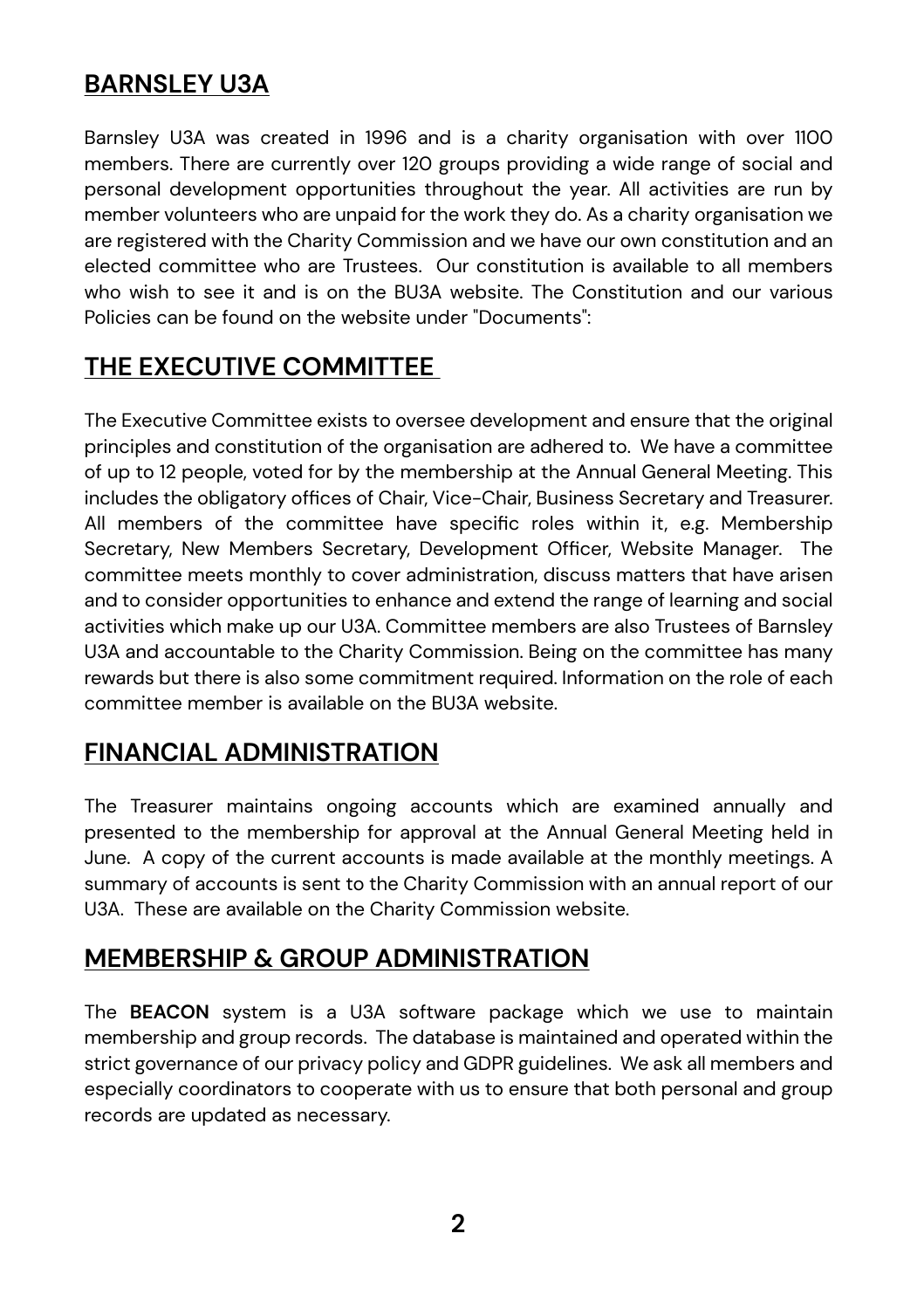### **MEMBERSHIP COSTS**

Our current membership fee is £12 per annum which runs from April to March. This covers membership of different groups, insurance, membership fees to the Third Age Trust and the publication of **The Buzz** magazine. Each time members attend a group they are asked to donate £1 towards ongoing costs of the organisation; there may be a small extra charge for refreshments and materials or equipment

#### **NEW MEMBERS LINK MEETING**

Every third Monday of the month, we hold a meeting specifically to welcome our new (and potential) members. This informal and friendly meeting provides an ideal opportunity to introduce new members to each other and to explain the basics of how our U3A works and how they can join their preferred groups. All new members are encouraged to come along.

### **GROUPS**

We have a wide range of groups, all being equal in the pursuit of knowledge and skills. Current groups can be found on the Website and are listed in the quarterly Buzz. An example of a typical weekly programme of meetings can be found on the inside back cover.

There are two ways in which a group can be formed. Sometimes a few members will express a wish to pursue a subject – we would then ask for volunteers to act as Coordinator. Alternatively, a member may volunteer to coordinate a group in which they have a particular interest or skills. Proposals for new groups are put to the Development Officer for approval. New groups require approval for both financial and insurance considerations. Coordinators Guidelines published on the Website outline the role and responsibilities of being a coordinator. The Development Officer assists the launch of new groups and provides ongoing support and advice to all groups.

### **GROUP WAITING LISTS**

Unfortunately, there are occasions when Groups are unable to accept new members and are flagged as "full". This can be for a variety of reasons but typically will involve venue capacity and Health & Safety considerations. When this situation arises, we operate a **Waiting List Policy** which can be viewed on the website. This aims to ensure that we deal with group applications in a fair and chronological manner.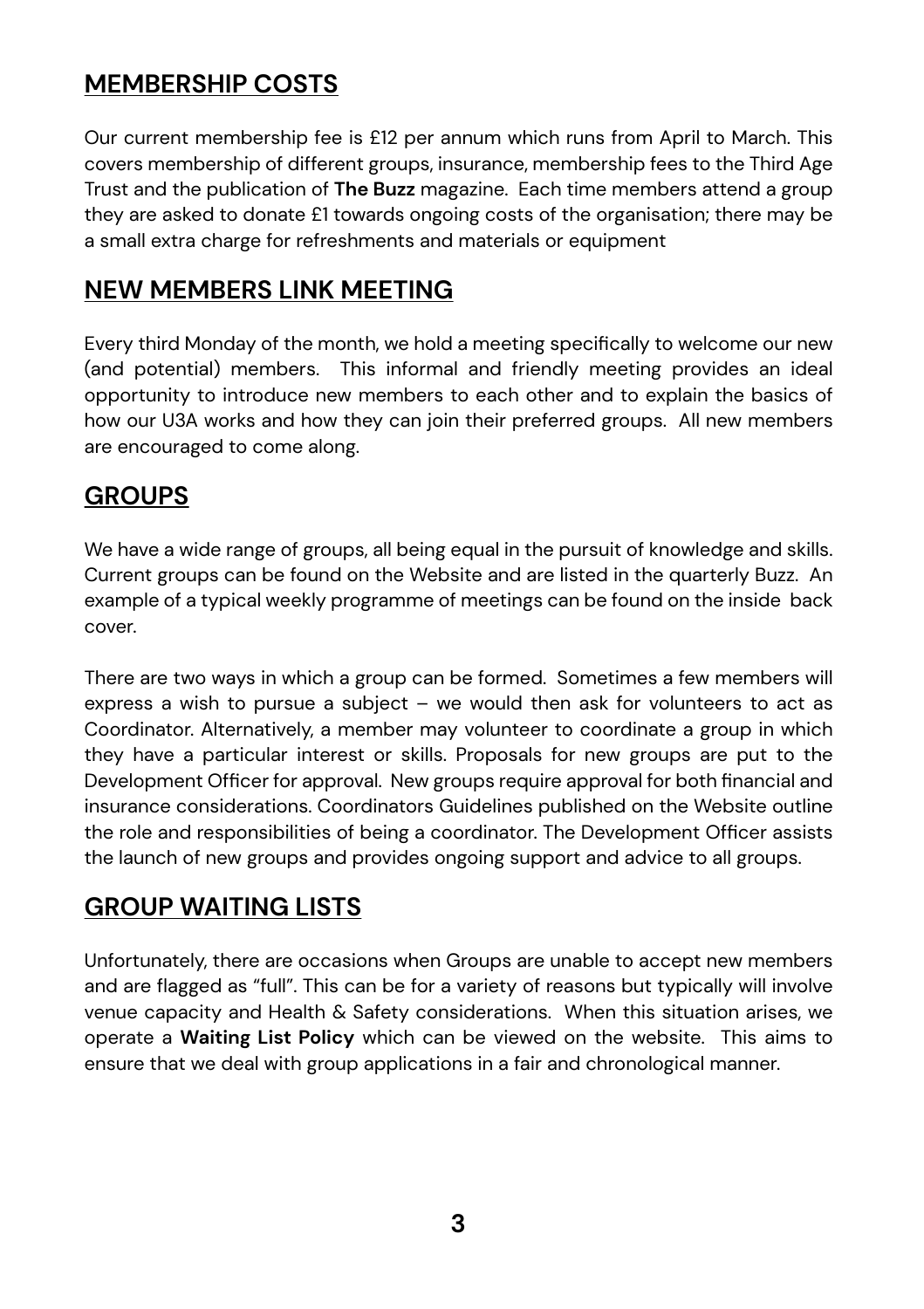# **HOW YOU CAN HELP YOUR U3A**

Barnsley U3A is a co-operative learning organisation. All members are valued and will have something to offer. As new members begin to see the benefits of joining the U3A and enjoy the social aspects of being part of a group, they may choose to get more involved.

By helping your U3A you will enjoy the reward of feeling valued as a team member working together with others enjoying a social, shared activity. In addition, you will make new friendships, gain knowledge and skills and generally broaden your horizons.

#### **So, how can you help?**

- Join an interest group groups are at the heart of U3A and by participating in the activities and experiences on offer you are helping to keep our U3A vibrant and interesting. Every group will have a variety of roles for individual members according to their personal skills.
- Be a Group Coordinator do you have a special skill or interest that you would like to share? A Coordinator is not necessarily a teacher or tutor - he or she may be learning at the same pace as the group but has the enthusiasm to coordinate the programme.
- Offer support in a wider sense if you have **administrative**, technical or IT skills, for instance, you can offer these to the Committee in a support role for specific events, website development or in the production of The Buzz.
- Get involved with the Social or Travel Committee if you enjoy social activities and outings, and like organising, this could be for you.

### **THE BUZZ MAGAZINE**

Barnsley U3A is rightly proud of its quarterly magazine, The Buzz. It is a full colour publication which keeps members up to date with everything they need to know about the organisation, from group news and developments to social activities; from members' news to messages of support and encouragement - many with photographic evidence! Every member\* is entitled to receive a copy, either by collecting it from the monthly meeting, Penistone Drop-In or Barnsley Age UK shop, opting to read it online or by having it posted (at a cost to the member). Members are asked to opt for one of these on joining. *\*One per household*

### **FACEBOOK MEMBERSHIP**

Barnsley U3A has its own Facebook group, which is only available to, and seen by, its members. Current members may apply to the Facebook Coordinator to be admitted to the group.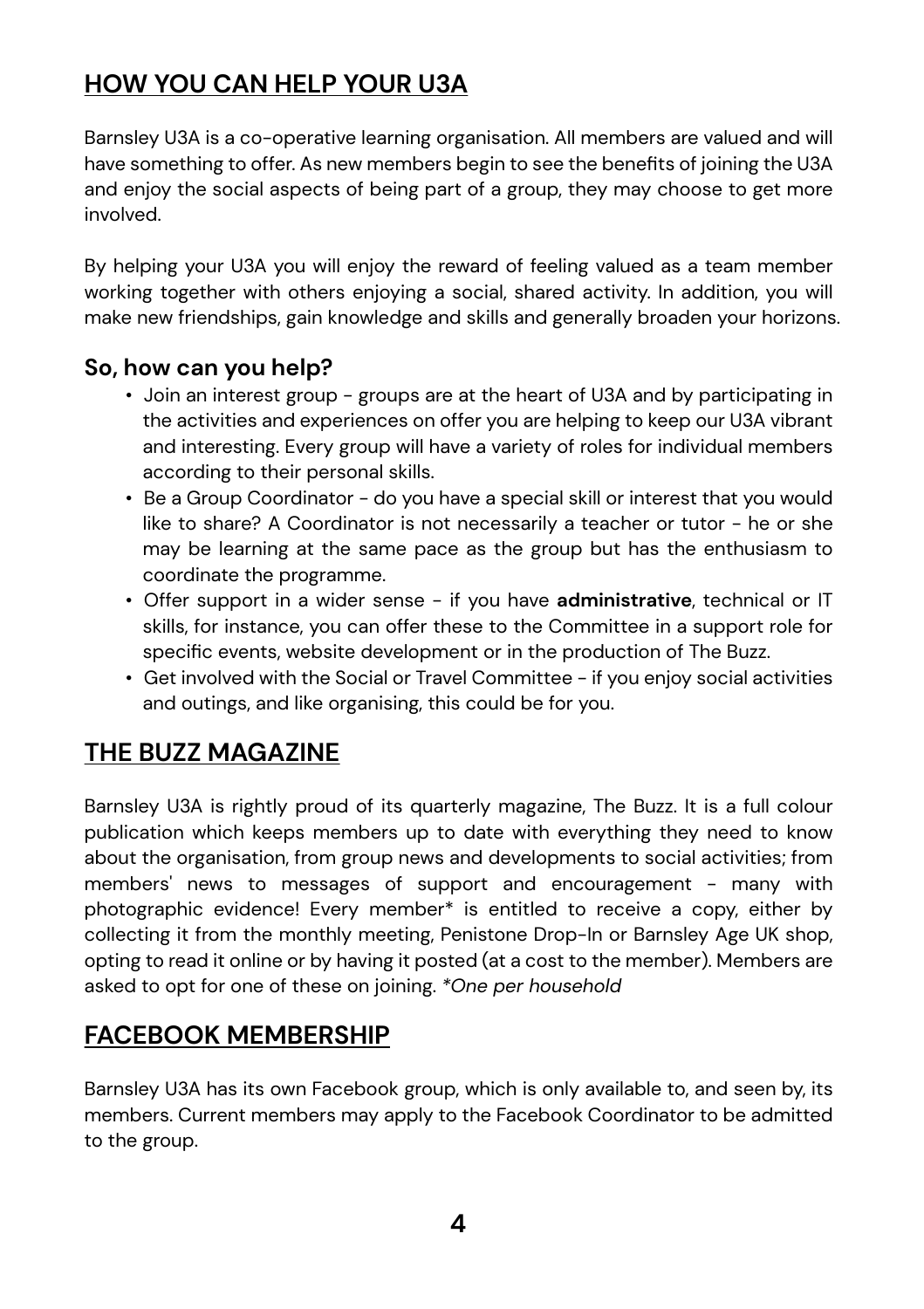# **PRINCIPLES OF THE U3A MOVEMENT**

The U3A Movement is non-religious and non-political and has three main principles:

#### **The Third Age Principle**

- **•** Membership of a U3A is open to all in their third age, which is defined not by a particular age but by a period of life in which full-time employment has ceased.
- **•** Members promote the values of lifelong learning and the positive attributes of belonging to a U3A
- **•** Members should do all they can to ensure that people wanting to join a U3A can do so.

#### **The Self-help Learning Principle**

- **•** Members form interest groups covering as wide a range of topics and activities as they desire; by the members, for the members
- **•** No qualifications are sought or offered. Learning is for its own sake, with enjoyment being the prime motive, not qualifications or awards
- **•** There is no distinction between the learners and the teachers; they are all U3A members

#### **The Mutual Aid Principle**

- **•** Each U3A is a mutual aid organisation, operationally independent but a member of The Third Age Trust, which requires adherence to the guiding principles of the U3A movement
- **•** No payments are made to members for services rendered to any U3A
- **•** Each U3A is self-funded with membership subscriptions and costs kept as low as possible
- **•** Outside financial assistance should only be sought if it does not imperil the integrity of the U3A Movement

# **MEMBER CODE OF CONDUCT**

U3A members are expected to conduct themselves within the **movement's** "guiding principles".

- **•** Members are expected to know, follow and promote the Principles of the U3A Movement at every opportunity.
- **•** Members must always act in the best interests of Barnsley U3A and the U3A Movement, strive to uphold its reputation and never do anything which could bring Barnsley U3A or the U3A Movement into disrepute or expose it to undue risk.
- **•** Members **are** expected to use Barnsley U3A's resources responsibly and only to further its stated charitable objects/purposes.
- **•** Members are expected to reflect the current organisational policy of Barnsley U3A, regardless of whether it conflicts with their personal views.
- **•** Members are expected to abide by Barnsley U3A's procedures and practices
- **•** Members are always expected to treat each other with dignity and respect at all times.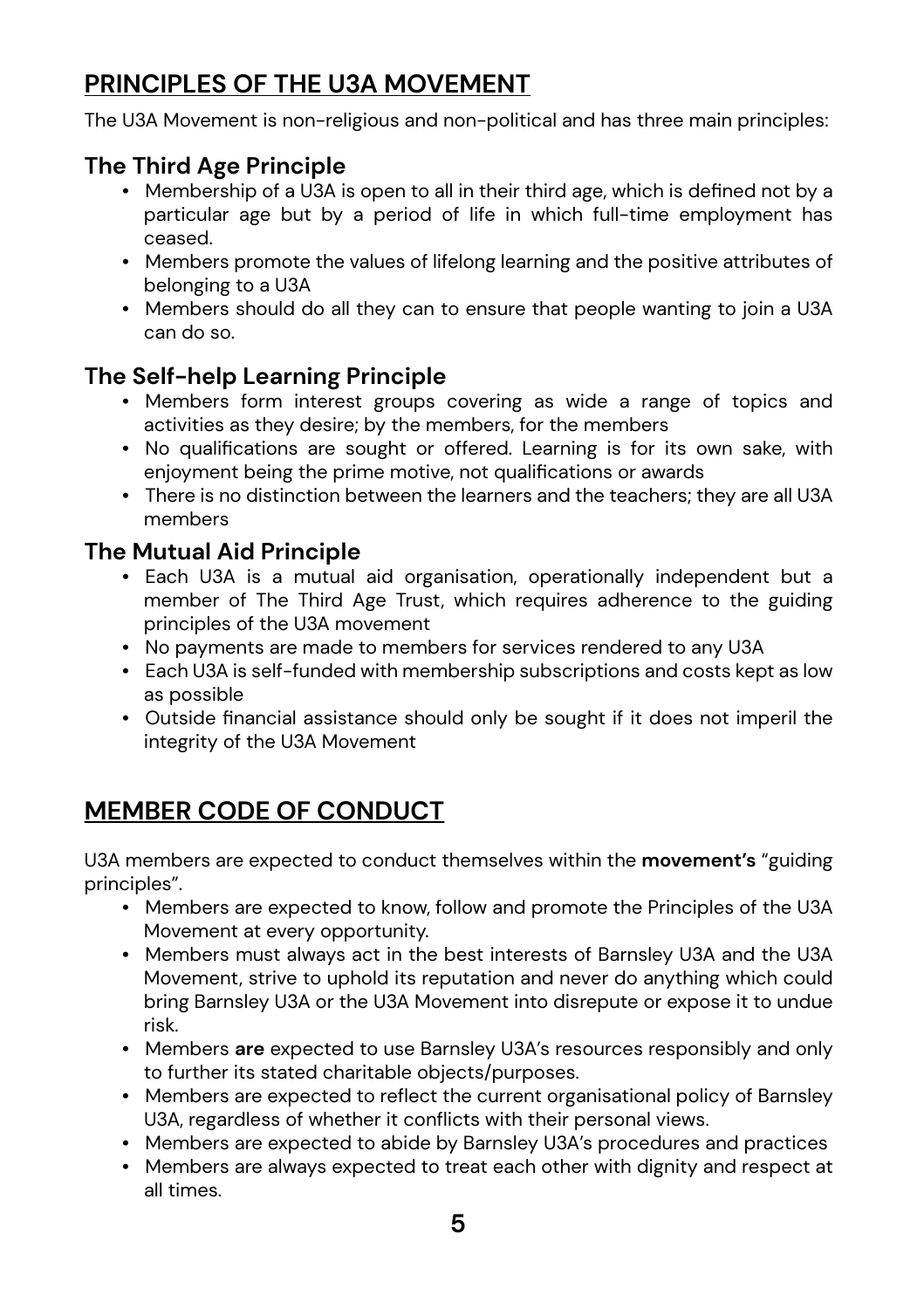#### **A typical weekly programme of activities see BU3A website for current timetable**

| Day                | Morning                                                                                                                                                                                                                                                                                                                                | Afternoon/Evening                                                                                                                                                                                                        |
|--------------------|----------------------------------------------------------------------------------------------------------------------------------------------------------------------------------------------------------------------------------------------------------------------------------------------------------------------------------------|--------------------------------------------------------------------------------------------------------------------------------------------------------------------------------------------------------------------------|
| Monday             | <b>Bird Watching</b><br>Crown Green Bowling (March - October)<br>Family History (Priory)<br>History<br>Local History<br>Recorders<br>Spanish Introduction                                                                                                                                                                              | Board Games (Penistone)<br>Book Forum (Group 1)<br>Card Making<br>Cosmology<br>Country Dancing (Group 1)<br>Italian for Beginners<br>New Members Link                                                                    |
|                    | Ten Pin Bowling<br>Calligraphy                                                                                                                                                                                                                                                                                                         | Monthly Meeting<br>Photography<br>Snooker<br>Tai Chi                                                                                                                                                                     |
| Tuesday            | Book Forum (Group 2)<br>Crown Green Bowling, Ardsley<br>Crown Green Bowling, Penistone<br>Cycling<br>Drawing<br>Francophile (French)<br>French Language and Culture<br>Motorbike Club<br>Painting for Pleasure<br>Patchwork Projects, Penistone<br>Racketball<br>Tuesday Walking Group                                                 | <b>Bridge</b><br>Choir<br>Classical Studies (Group 2)<br><b>Stories for Pleasure</b><br><b>Table Tennis</b><br>One Club<br><b>Tuesday Gardeners</b>                                                                      |
| Wednesday          | Art for Beginners<br>Crown Green Bowling, Ardsley<br><b>Family History</b><br><b>Quilting Bee</b><br>Sew Much to Do<br><b>Walking Cricket</b><br>Wednesday Ramblers                                                                                                                                                                    | <b>Board Games/Chess</b><br>Country Dancing (Group 2)<br><b>Creative Writing</b><br>Family History<br>Conversational French<br>Literature<br>Music for Pleasure<br>Ukulele (Stringalongs)                                |
| Thursday           | <b>Brushstrokes</b><br><b>Bus Pass Walkers</b><br>Crown Green Bowling, Ardsley<br><b>Flutes Galore</b><br>Golf<br>Guitar<br>Motorbike Club<br>Nature Quest<br>Old Blowers (Brass Instruments)<br>Spanish Conversation<br>Ten Pin Bowling<br><b>Thursday Gardeners</b><br>Thursday Walk<br>Thursday Long Walk<br><b>Walking Cricket</b> | Canasta<br>Curry Night<br>Dodworth WW1 Memorial Project<br><b>Conversational German</b><br>Italian Night<br>Jewellery<br>Singalong For Fun<br>Poetry Workshop<br>Theatre<br>Quizmasters                                  |
| Friday<br>Saturday | Badminton<br>Classical Studies (Group 1)<br>Crown Green Bowling, Ardsley<br><b>Stitches Needlecraft</b><br>Walking Group, Penistone<br>Walking Football Dodworth<br>Crown Green Bowling, Millhouse Green                                                                                                                               | Art Appreciation<br>Art Group, Penistone<br>Classical Music/Opera<br>Crafty Chat, Penistone<br>Every Craft, Alder Close<br>Flix at Six<br>Movement to Music<br>Photoshop<br>Sequence Dancing<br>Video and Media Creation |
| Sunday             | Sunday Strollers                                                                                                                                                                                                                                                                                                                       |                                                                                                                                                                                                                          |